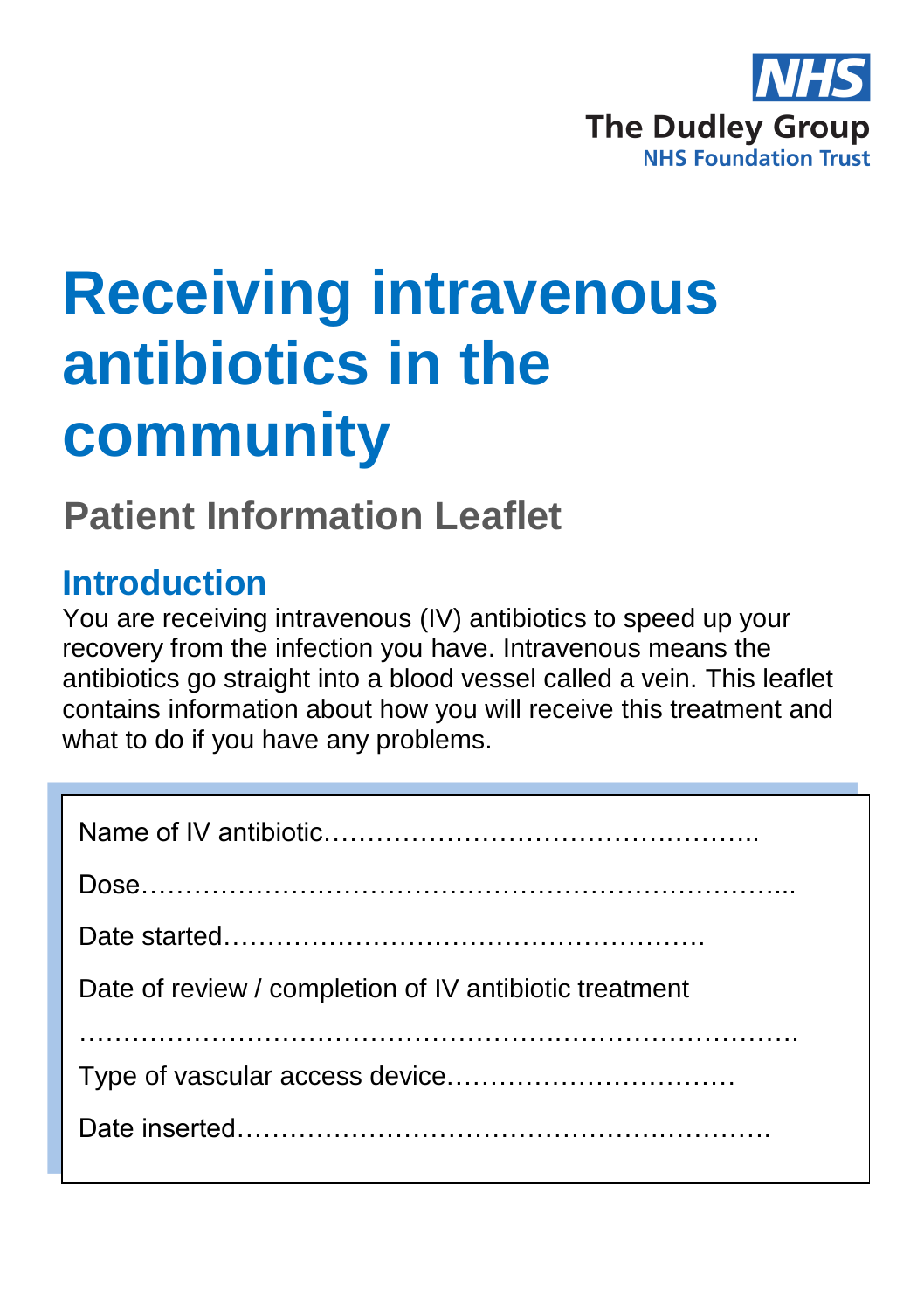#### **Where will I receive my treatment?**

You will receive this treatment in a community clinic, hospital day clinic, or your own home if you are housebound. As you get better, the place of your treatment may be changed. However, please be assured that the care you receive will be to the same expert level, wherever it is given.

Please bring any medical notes or letters with you when you have a clinic or hospital appointment.

### **How will I have the treatment?**

A nurse will give you the antibiotic treatment through a vascular access device. A vascular access device is the medical name for how we get the medication into your bloodstream. We will use one of the following, depending on your medical condition:

- A winged infusion device, sometimes called a butterfly needle, which is inserted into a vein in your arm or hand.
- $\bullet$  A cannula this is a thin, plastic tube inserted through your skin into a vein in your arm or hand.
- A central line this is long, thin tube inserted by a doctor into a vein in your chest.
- $\bullet$  A midline this is similar to a cannula but it is a longer length and it can stay in place for up to 28 days.
- A peripherally inserted central catheter (PICC line) which is similar to a central line. It is usually put into one of the large veins of the arm, above the bend of the elbow.

#### **What if I have problems?**

If you have a cannula inserted, please note that it can come out of place and may bleed. If this happens, there is **no need to panic**. If you can, take the cannula out. Cover the area with a clean tissue or cotton wool and press hard. The bleeding will normally stop in a few minutes and you can apply a plaster.

If the bleeding does not stop, keep applying pressure to your arm and lift your arm above your head.

In either case, ring the IV nurse on call: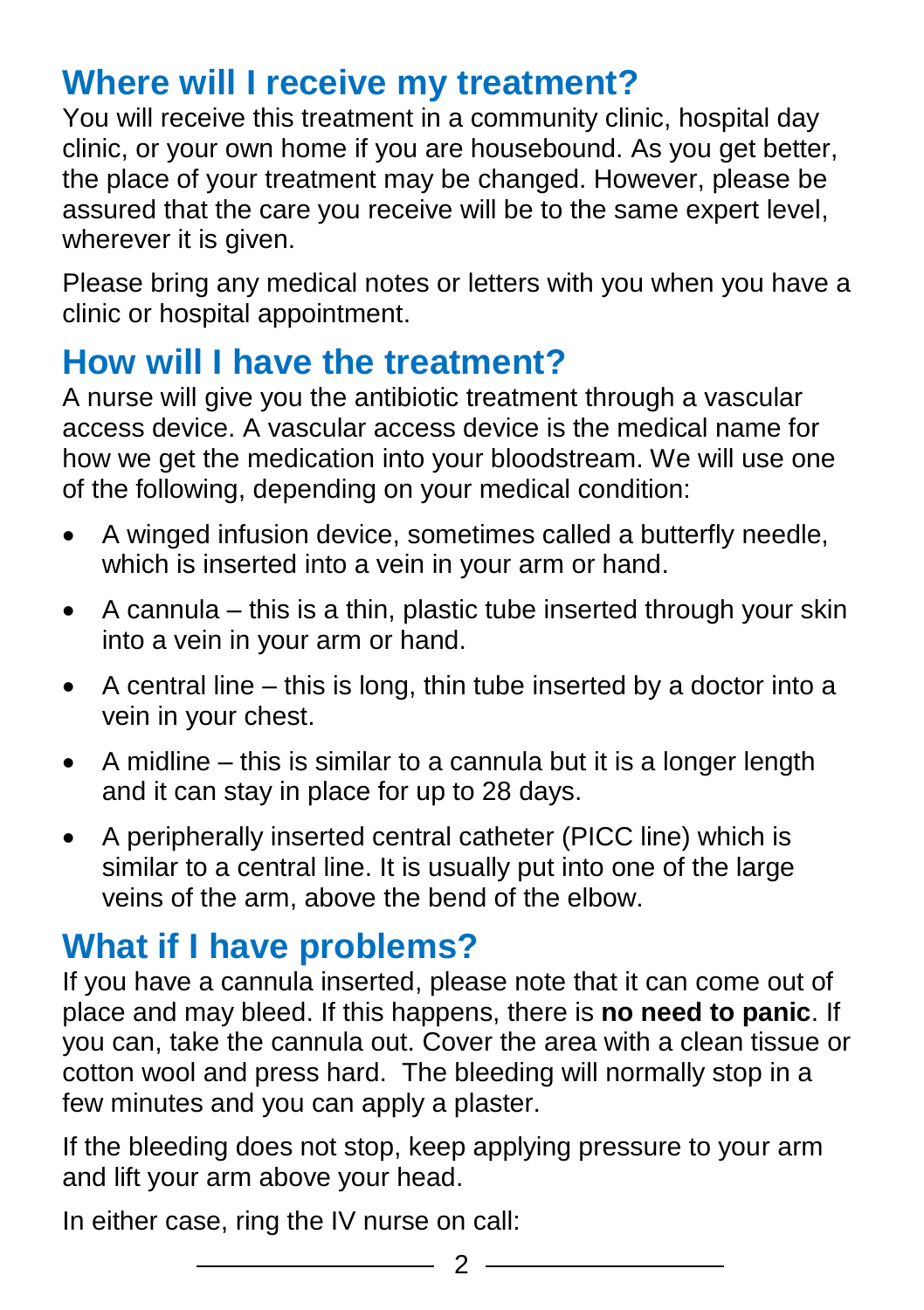### **IV nurse contact information**

Ring **01384 321241** (8.30am to 5.30pm, seven days a week) **or 07786 431186** (8am to 6pm, seven days a week)

Out of these hours, ring Russells Hall Hospital switchboard on **01384 456111** and ask for the out of hours district nurse.

If you have any of the following around the area of your cannula, midline, central line or PICC line:

- Pain
- Redness
- Swelling
- Leakage

Please contact the IV nurse as soon as possible.

### **Allergic reaction**

Allergic reactions to antibiotics are rare. However if you are receiving IV antibiotics, you must be aware that this can happen.

If you:

- Feel suddenly unwell, faint or have heart palpitations
- Experience wheezing or shortness of breath
- Have swelling in your mouth or throat

#### **Dial 999 for an ambulance.**

If you develop:

- A rash or severe itching
- A fast heartbeat
- Diarrhoea and/or you are being sick

Seek medical attention immediately by contacting the IV nurse on call, NHS 111 or your GP surgery.